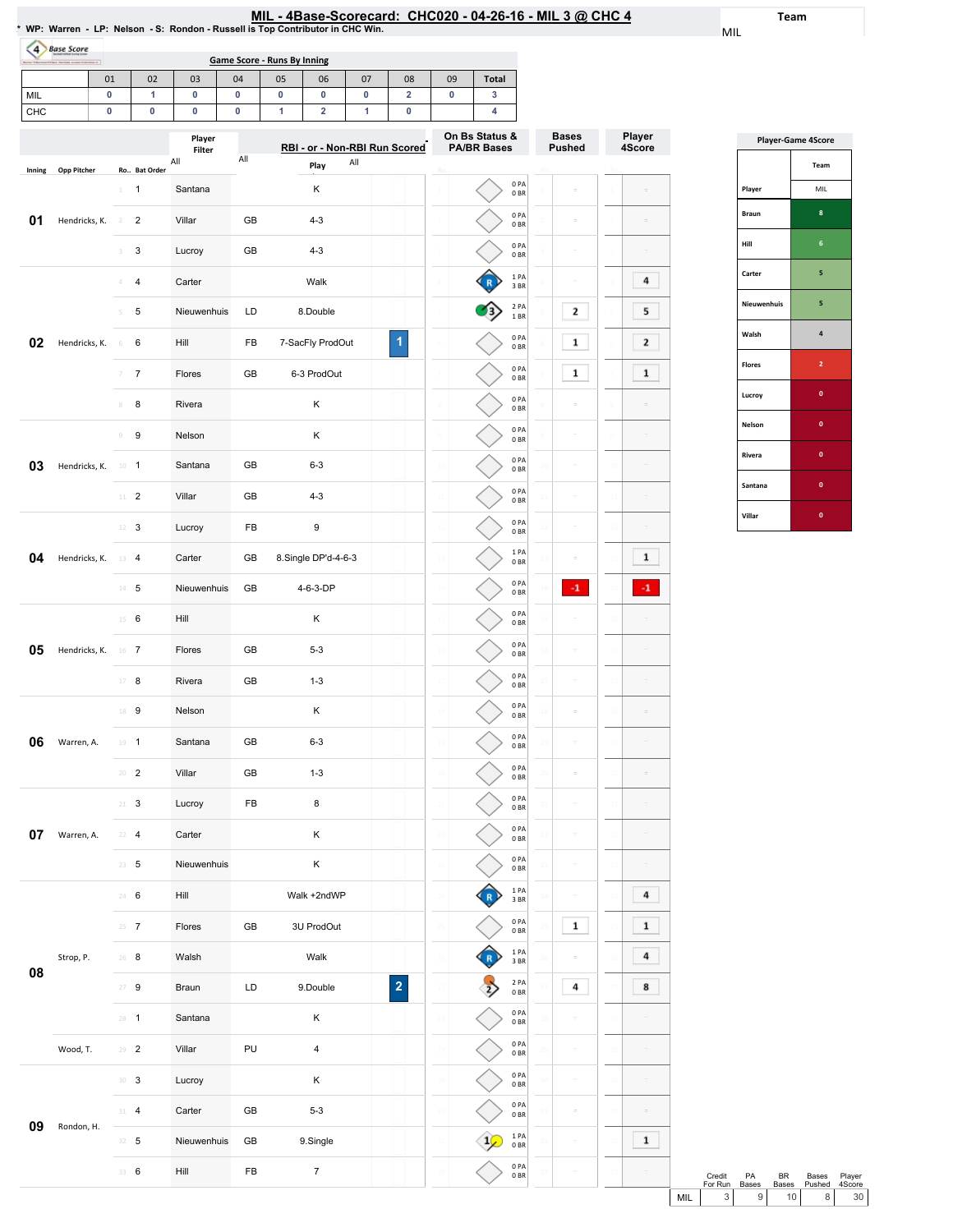## EHC - 4Base-Scorecard: CHC020 - 04-26-16 - MIL 3 @ CHC 4<br>\* WP: Warren - LP: Nelson - S: Rondon - Russell is Top Contributor in CHC Win.

| MIL |  |  |  |  |  |
|-----|--|--|--|--|--|
| CHC |  |  |  |  |  |

|        |                         |                   | RBI - or - Non-RBI Run Scored |                     | On Bs Status &<br><b>PA/BR Bases</b> | <b>Bases</b><br><b>Pushed</b> | Player<br>4Score |  |
|--------|-------------------------|-------------------|-------------------------------|---------------------|--------------------------------------|-------------------------------|------------------|--|
|        | $\mathbf{1}$            | Fowler            | GB                            | $1 - 3$             |                                      |                               |                  |  |
| 01     | $\overline{\mathbf{c}}$ |                   |                               | Κ                   | $\bf{0}$<br>0                        | ◆                             |                  |  |
|        | 3                       | Heyward<br>Bryant |                               | Κ                   |                                      | ◆                             |                  |  |
|        | $\overline{\mathbf{4}}$ |                   |                               |                     | $\overline{\mathbf{0}}$              | ♦                             |                  |  |
|        |                         | Rizzo             | GB                            | $1 - 5 - 3$         | $\overline{\mathbf{0}}$              | ♦                             |                  |  |
| 02     | 5                       | Zobrist           |                               | Walk                | $\overline{\mathsf{P}}$              | ♦                             |                  |  |
|        | 6                       | Soler             |                               | Κ                   |                                      | ♦                             |                  |  |
|        | $\overline{7}$          | Russell           | GB                            | $4 - 3$             |                                      | ♦                             |                  |  |
|        | 8                       | Ross              | GB                            | $6 - 3$             |                                      | ♦                             |                  |  |
| 03     | 9                       | Hendricks         |                               | Κ                   |                                      | ◆                             |                  |  |
|        | $\mathbf{1}$            | Fowler            |                               | Κ                   |                                      | ♦                             |                  |  |
|        | $\overline{\mathbf{c}}$ | Heyward           | GB                            | $4 - 3$             |                                      |                               |                  |  |
| 04     | 3                       | Bryant            | GB                            | 7.Double            |                                      | $\ddot{\bm{z}}$               |                  |  |
|        | $\overline{\mathbf{4}}$ | Rizzo             |                               | Κ                   |                                      | ♦                             |                  |  |
|        | 5                       | Zobrist           | FB                            | $\overline{7}$      |                                      | ♦                             |                  |  |
|        | 6                       | Soler             |                               | Walk                |                                      | $\hat{R}$                     |                  |  |
|        | $\overline{7}$          | Russell           | GB                            | 7.Single            |                                      | Ģ                             |                  |  |
| 05     | 8                       | Ross              | GB                            | 1-4-SacBunt ProdOut |                                      | ♦                             |                  |  |
|        | 9                       | La Stella         |                               | Walk                |                                      | $\ddot{\bullet}$              |                  |  |
|        | $\mathbf{1}$            | Fowler            | FB                            | 8-SacFly ProdOut    |                                      | ♦                             |                  |  |
|        | $\overline{2}$          | Heyward           | GB                            | $4 - 3$             |                                      | ♦                             |                  |  |
|        | 3                       | <b>Bryant</b>     | GB                            | 5-Error             |                                      | $\frac{1}{2}$                 |                  |  |
|        | $\overline{\mathbf{4}}$ | Rizzo             | FB                            | 8                   |                                      | ♦                             |                  |  |
| 06     | 5                       | Zobrist           |                               | Walk                | 0                                    | $\hat{R}$                     |                  |  |
|        | 6                       | Soler             | FB                            | 9                   | $\overline{\mathbf{0}}$              |                               |                  |  |
|        | $\overline{7}$          | Russell           | LD                            | 8. Triple           | $\overline{2}$                       | Ģ                             |                  |  |
|        | 8                       | Ross              |                               | Κ                   | $\overline{\mathbf{0}}$              | ♦                             |                  |  |
|        | 9                       | Baez              | LD                            | 8.Single +2ndSB     | $\overline{\mathbf{0}}$              | $\hat{R}$                     |                  |  |
|        | $\mathbf{1}$            | Fowler            |                               | Κ                   | $\overline{\mathbf{0}}$              | ◆                             |                  |  |
|        | $\overline{2}$          | Heyward           | FB                            | $\boldsymbol{7}$    | $\overline{\mathbf{0}}$              | ♦                             |                  |  |
| $07\,$ | 3                       | Bryant            |                               | Walk                | $\boldsymbol{0}$                     |                               |                  |  |
|        | $\overline{\mathbf{4}}$ | Rizzo             | GB                            | 4.Double            | $\overline{\mathbf{1}}$              | $\frac{1}{2}$                 |                  |  |
|        | $\overline{5}$          | Zobrist           | GB                            | $4 - 3$             | $\overline{\mathbf{0}}$              |                               |                  |  |
|        | 6                       | Szczur            | LD                            | 7.Single FO'd-6-4   | $\overline{\mathbf{0}}$              | ◆                             |                  |  |
|        | $\overline{7}$          | Russell           | GB                            | 6-4-FO              | $\overline{\mathbf{0}}$              | Ø                             |                  |  |
|        | 8                       | Ross              | LD                            | 9.Single            | $\overline{\mathbf{0}}$              | Ş                             |                  |  |
| 08     | 9                       | Baez              |                               | Κ                   | $\bf{0}$                             |                               |                  |  |
|        | $\mathbf{1}$            | Fowler            |                               | Walk                | $\boldsymbol{0}$                     | Ø                             |                  |  |
|        | $\overline{2}$          | Heyward           | GB                            | $3 - 1$             | $\overline{\mathbf{0}}$              |                               |                  |  |



Credit PA BR Bases Player<br>
For Run Bases Bases Pushed 4Score<br>
CHC 4 19 20 18 61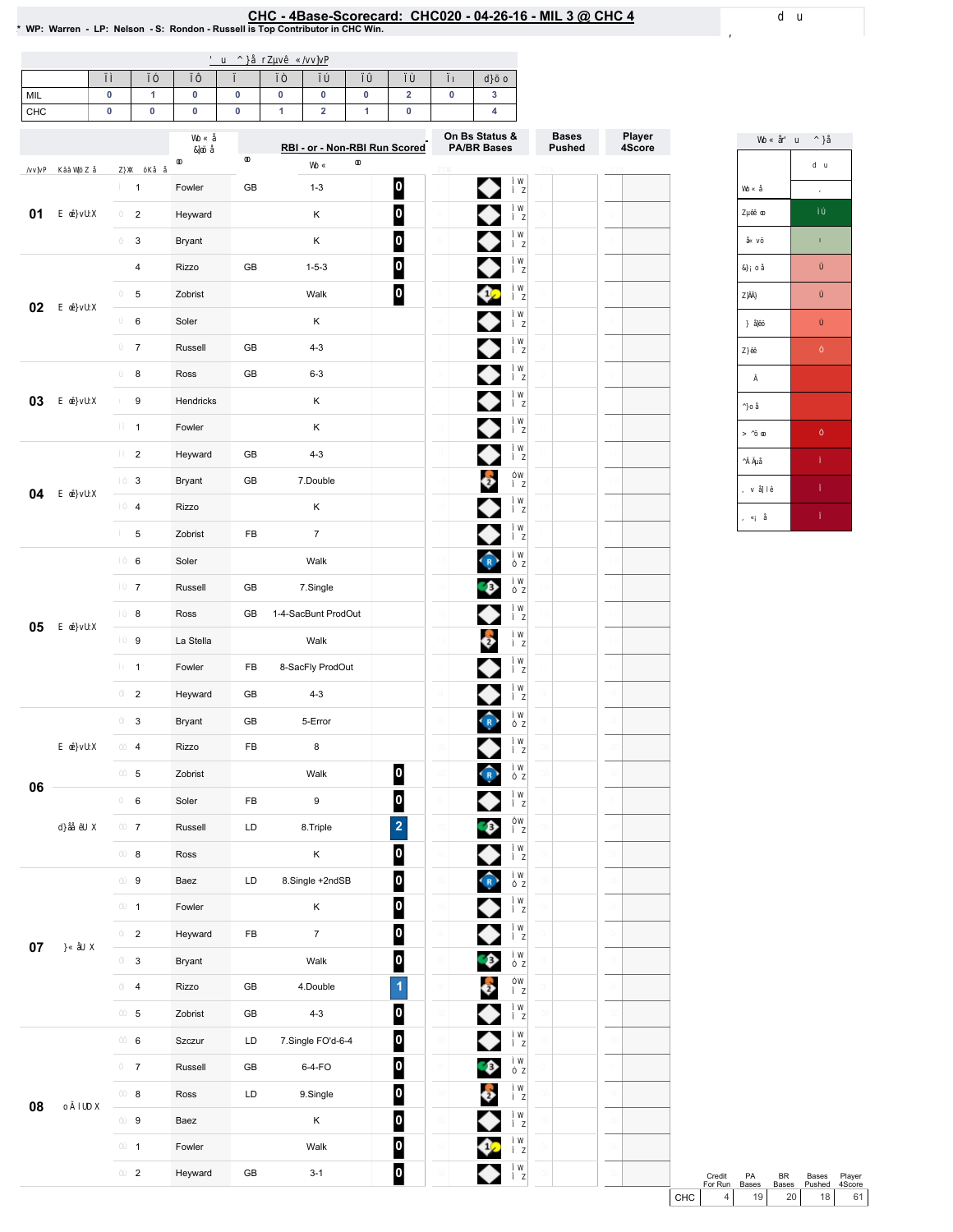

| MIL - 4BaseScore - Player 4Score by Batting Order<br>CHC020 - 04-26-16 - MIL 3 @ CHC4<br>WP: Warren - LP: Nelson - S: Rondon - Russell is Top Contributor in CHC Win. |      |                 |              |                         |           |   |                  |                |                |           |              |  |
|-----------------------------------------------------------------------------------------------------------------------------------------------------------------------|------|-----------------|--------------|-------------------------|-----------|---|------------------|----------------|----------------|-----------|--------------|--|
|                                                                                                                                                                       |      |                 |              |                         |           |   | <b>Bat Order</b> |                |                |           |              |  |
| Player                                                                                                                                                                | Team | <b>Position</b> | $\mathbf{1}$ | $\overline{\mathbf{2}}$ | 3         | 4 | 5                | 6              | $\overline{7}$ | 8         | 9            |  |
| <b>Braun</b>                                                                                                                                                          | MIL  | PH              |              |                         |           |   |                  |                |                |           | 8            |  |
| Hill                                                                                                                                                                  | MIL  | 3B              |              |                         |           |   |                  | $6\phantom{1}$ |                |           |              |  |
| Carter                                                                                                                                                                | MIL  | 1B              |              |                         |           | 5 |                  |                |                |           |              |  |
| Nieuwenhuis                                                                                                                                                           | MIL  | <b>CF</b>       |              |                         |           |   | 5                |                |                |           |              |  |
| Walsh                                                                                                                                                                 | MIL  | PH-2B           |              |                         |           |   |                  |                |                | $\pmb{4}$ |              |  |
| <b>Flores</b>                                                                                                                                                         | MIL  | LF              |              |                         |           |   |                  |                | $\overline{2}$ |           |              |  |
| Lucroy                                                                                                                                                                | MIL  | $\mathsf C$     |              |                         | $\pmb{0}$ |   |                  |                |                |           |              |  |
| Nelson                                                                                                                                                                | MIL  | P               |              |                         |           |   |                  |                |                |           | $\mathbf{0}$ |  |
| Rivera                                                                                                                                                                | MIL  | 2B              |              |                         |           |   |                  |                |                | $\bullet$ |              |  |
| Santana                                                                                                                                                               | MIL  | <b>RF</b>       | $\bullet$    |                         |           |   |                  |                |                |           |              |  |
| Villar                                                                                                                                                                | MIL  | SS              |              | $\mathbf{0}$            |           |   |                  |                |                |           |              |  |

# MIL - 4Score Box - Player Totals

All WP:Warren-LP:Nelson-S:Rondon-RussellisTopContributorinCHCWin.

|                 |        |               | Batting<br>Order |                |                |                     |                     |                |                |                          |
|-----------------|--------|---------------|------------------|----------------|----------------|---------------------|---------------------|----------------|----------------|--------------------------|
| Player          |        | Team Position | Nbr              | Credit For Run | PA Bases       | <b>BR</b> Bases     | <b>Bases Pushed</b> | Player 4Score  | Appearances    | <b>Productivity Rate</b> |
| Braun           | MIL PH |               | 9                | $\overline{2}$ | $\overline{2}$ | $\mathbf 0$         | $\overline{4}$      | 8              | $\mathbf{1}$   | 8.000                    |
| Hill            | MIL 3B |               | 6                | $\mathbf{1}$   |                | 3                   | $\mathbf{1}$        | 6              | $\overline{4}$ | 1.500                    |
| Carter          | MIL 1B |               | $\overline{4}$   | 0              | $\overline{c}$ | 3                   | $\mathbf 0$         | 5              | 4              | 1.250                    |
| Nieuwenhuis MIL |        | CF            | 5                | $\pmb{0}$      | 3              | $\mathbf{1}$        | $\overline{1}$      | $\,$ 5 $\,$    | 4              | 1.250                    |
| Walsh           |        | MIL PH-2B     | 8                | $\pmb{0}$      | $\overline{1}$ | 3                   | $\mathbf 0$         | $\overline{4}$ | $\mathbf{1}$   | 4.000                    |
| Flores          | MIL LF |               | $\overline{7}$   | $\pmb{0}$      | $\mathsf 0$    | $\mathsf{O}\xspace$ | $\overline{2}$      | $\overline{2}$ | 3              | 0.667                    |
| Lucroy          | MIL C  |               | 3                | 0              | 0              | $\mathbf 0$         | $\mathbf 0$         | $\mathbf 0$    | 4              | 0.000                    |
| Nelson          | MIL P  |               | 9                | $\mathbf 0$    | $\mathsf 0$    | $\mathsf{O}\xspace$ | $\mathsf{O}\xspace$ | $\mathbf 0$    | $\overline{2}$ | 0.000                    |
| Rivera          | MIL 2B |               | 8                | $\mathbf 0$    | $\mathbf 0$    | $\mathbf 0$         | $\mathbf 0$         | $\mathbf 0$    | $\overline{2}$ | 0.000                    |
| Santana         | MIL RF |               | $\mathbf{1}$     | $\pmb{0}$      | $\mathbf{0}$   | $\mathsf{O}\xspace$ | $\mathsf{O}\xspace$ | $\pmb{0}$      | 4              | 0.000                    |
| Villar          | MIL SS |               | $\overline{2}$   | 0              | 0              | $\mathbf 0$         | $\mathbf 0$         | $\mathbf 0$    | 4              | 0.000                    |
| <b>Totals</b>   |        |               |                  | 3              | $9\,$          | 10                  | 8                   | 30             | 33             | 0.909                    |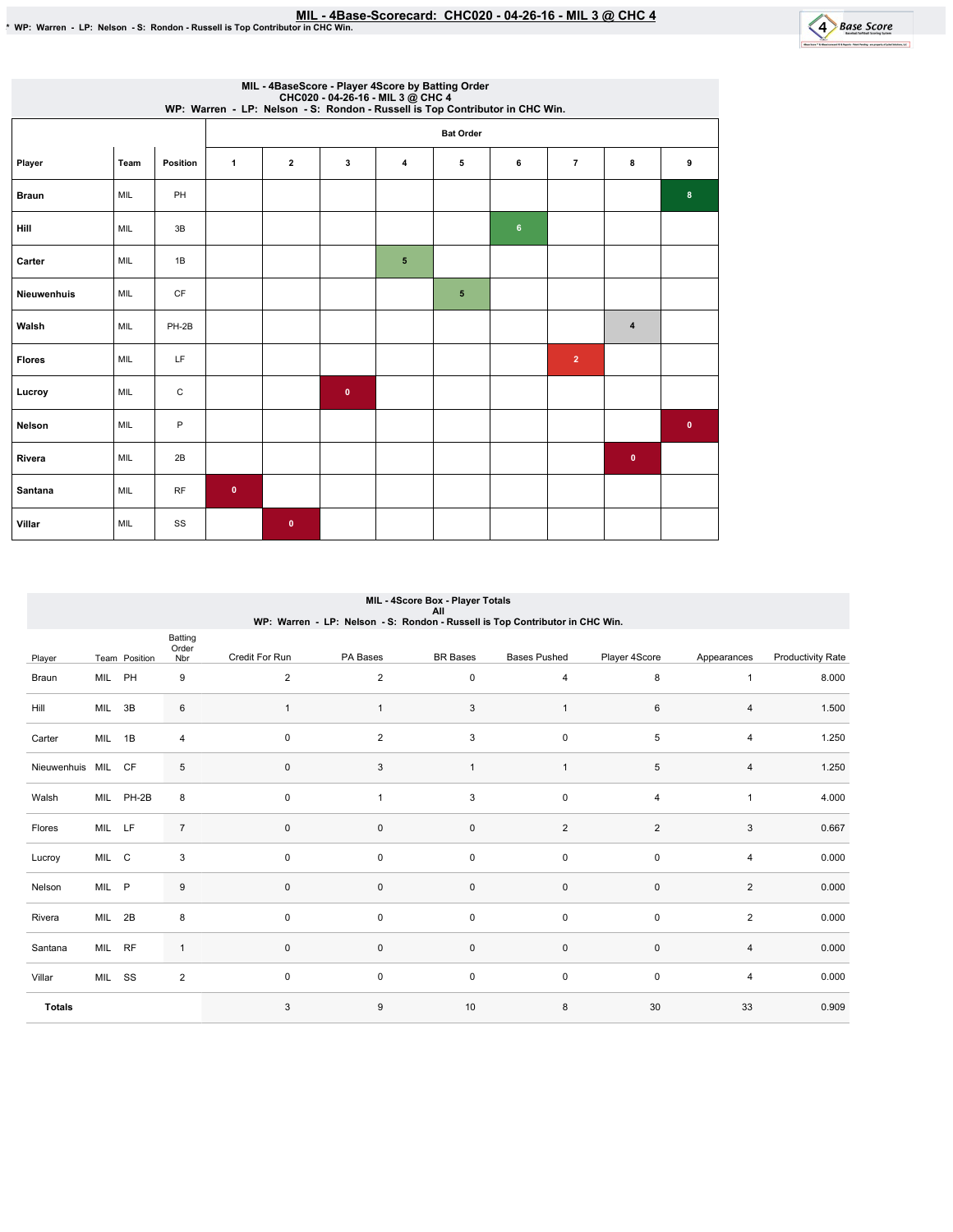

 $\overline{\phantom{a}}$ 

| CHC - 4BaseScore - Player 4Score by Batting Order<br>CHC020 - 04-26-16 - MIL 3 @ CHC 4<br>WP: Warren - LP: Nelson - S: Rondon - Russell is Top Contributor in CHC Win. |      |           |                |                         |           |                |                  |              |                |                |                |  |  |
|------------------------------------------------------------------------------------------------------------------------------------------------------------------------|------|-----------|----------------|-------------------------|-----------|----------------|------------------|--------------|----------------|----------------|----------------|--|--|
|                                                                                                                                                                        |      |           |                |                         |           |                | <b>Bat Order</b> |              |                |                |                |  |  |
| Player                                                                                                                                                                 | Team | Position  | 1              | $\overline{\mathbf{2}}$ | 3         | 4              | 5                | 6            | $\overline{7}$ | 8              | 9              |  |  |
| <b>Russell</b>                                                                                                                                                         | CHC  | SS        |                |                         |           |                |                  |              | 16             |                |                |  |  |
| <b>Bryant</b>                                                                                                                                                          | CHC  | 3B-LF     |                |                         | $\pmb{9}$ |                |                  |              |                |                |                |  |  |
| Fowler                                                                                                                                                                 | CHC  | CF        | $\overline{7}$ |                         |           |                |                  |              |                |                |                |  |  |
| <b>Rizzo</b>                                                                                                                                                           | CHC  | 1B        |                |                         |           | $\overline{7}$ |                  |              |                |                |                |  |  |
| Zobrist                                                                                                                                                                | CHC  | 2B        |                |                         |           |                | $\bf 6$          |              |                |                |                |  |  |
| <b>Ross</b>                                                                                                                                                            | CHC  | C         |                |                         |           |                |                  |              |                | 5 <sub>5</sub> |                |  |  |
| <b>Baez</b>                                                                                                                                                            | CHC  | PH-3B     |                |                         |           |                |                  |              |                |                | 4              |  |  |
| Soler                                                                                                                                                                  | CHC  | LF        |                |                         |           |                |                  | 4            |                |                |                |  |  |
| La Stella                                                                                                                                                              | CHC  | PH        |                |                         |           |                |                  |              |                |                | $\overline{2}$ |  |  |
| <b>Szczur</b>                                                                                                                                                          | CHC  | PH        |                |                         |           |                |                  | $\mathbf{1}$ |                |                |                |  |  |
| <b>Hendricks</b>                                                                                                                                                       | CHC  | P         |                |                         |           |                |                  |              |                |                | $\bullet$      |  |  |
| Heyward                                                                                                                                                                | CHC  | <b>RF</b> |                | $\mathbf 0$             |           |                |                  |              |                |                |                |  |  |

|               | CHC - 4Score Box - Player Totals<br>All                                      |                |                |                |                     |                     |                |                |                   |  |  |  |  |
|---------------|------------------------------------------------------------------------------|----------------|----------------|----------------|---------------------|---------------------|----------------|----------------|-------------------|--|--|--|--|
|               | WP: Warren - LP: Nelson - S: Rondon - Russell is Top Contributor in CHC Win. |                |                |                |                     |                     |                |                |                   |  |  |  |  |
|               |                                                                              | Batting        |                |                |                     |                     |                |                |                   |  |  |  |  |
| Player        | Team Position                                                                | Order<br>Nbr   | Credit For Run | PA Bases       | <b>BR</b> Bases     | <b>Bases Pushed</b> | Player 4Score  | Appearances    | Productivity Rate |  |  |  |  |
| Russell       | CHC SS                                                                       | $\overline{7}$ | $\sqrt{2}$     | 5              | $\overline{4}$      | $\,$ 5 $\,$         | 16             | 4              | 4.000             |  |  |  |  |
| Bryant        | CHC 3B-LF                                                                    | 3              | $\mathbf 0$    | 4              | $\,$ 5 $\,$         | $\mathsf 0$         | 9              | 4              | 2.250             |  |  |  |  |
| Fowler        | CHC CF                                                                       | $\mathbf{1}$   | $\mathbf{1}$   | $\mathbf{1}$   | $\mathsf{O}\xspace$ | $\,$ 5 $\,$         | $\overline{7}$ | 5              | 1.400             |  |  |  |  |
| Rizzo         | CHC 1B                                                                       | $\overline{4}$ | $\overline{1}$ | $\overline{2}$ | $\mathsf{O}\xspace$ | $\overline{4}$      | $\overline{7}$ | 4              | 1.750             |  |  |  |  |
| Zobrist       | CHC 2B                                                                       | 5              | $\mathbf 0$    | $\overline{c}$ | 3                   | $\overline{1}$      | 6              | 4              | 1.500             |  |  |  |  |
| Ross          | CHC C                                                                        | 8              | $\mathbf 0$    |                | $\mathbf{1}$        | 3                   | 5              | 4              | 1.250             |  |  |  |  |
| Baez          | CHC PH-3B                                                                    | 9              | $\mathbf 0$    |                | $\sqrt{3}$          | $\mathsf{O}\xspace$ | $\overline{4}$ | $\overline{2}$ | 2.000             |  |  |  |  |
| Soler         | CHC LF                                                                       | 6              | $\mathbf 0$    |                | 3                   | $\mathsf{O}\xspace$ | $\overline{4}$ | 3              | 1.333             |  |  |  |  |
| La Stella     | CHC PH                                                                       | 9              | 0              |                | $\mathbf{1}$        | $\mathsf{O}\xspace$ | $\sqrt{2}$     | $\mathbf{1}$   | 2.000             |  |  |  |  |
| Szczur        | CHC PH                                                                       | 6              | $\mathbf{0}$   |                | $\mathsf{O}\xspace$ | $\mathsf{O}\xspace$ | $\overline{1}$ | $\mathbf{1}$   | 1.000             |  |  |  |  |
| Hendricks     | CHC P                                                                        | 9              | $\mathbf 0$    | 0              | $\mathsf{O}\xspace$ | $\mathsf 0$         | $\mathbf 0$    | $\mathbf{1}$   | 0.000             |  |  |  |  |
| Heyward       | CHC RF                                                                       | $\overline{2}$ | $\mathbf 0$    | 0              | $\mathsf{O}\xspace$ | $\mathsf{O}\xspace$ | $\mathbf 0$    | 5              | 0.000             |  |  |  |  |
| <b>Totals</b> |                                                                              |                | 4              | 19             | 20                  | 18                  | 61             | 38             | 1.605             |  |  |  |  |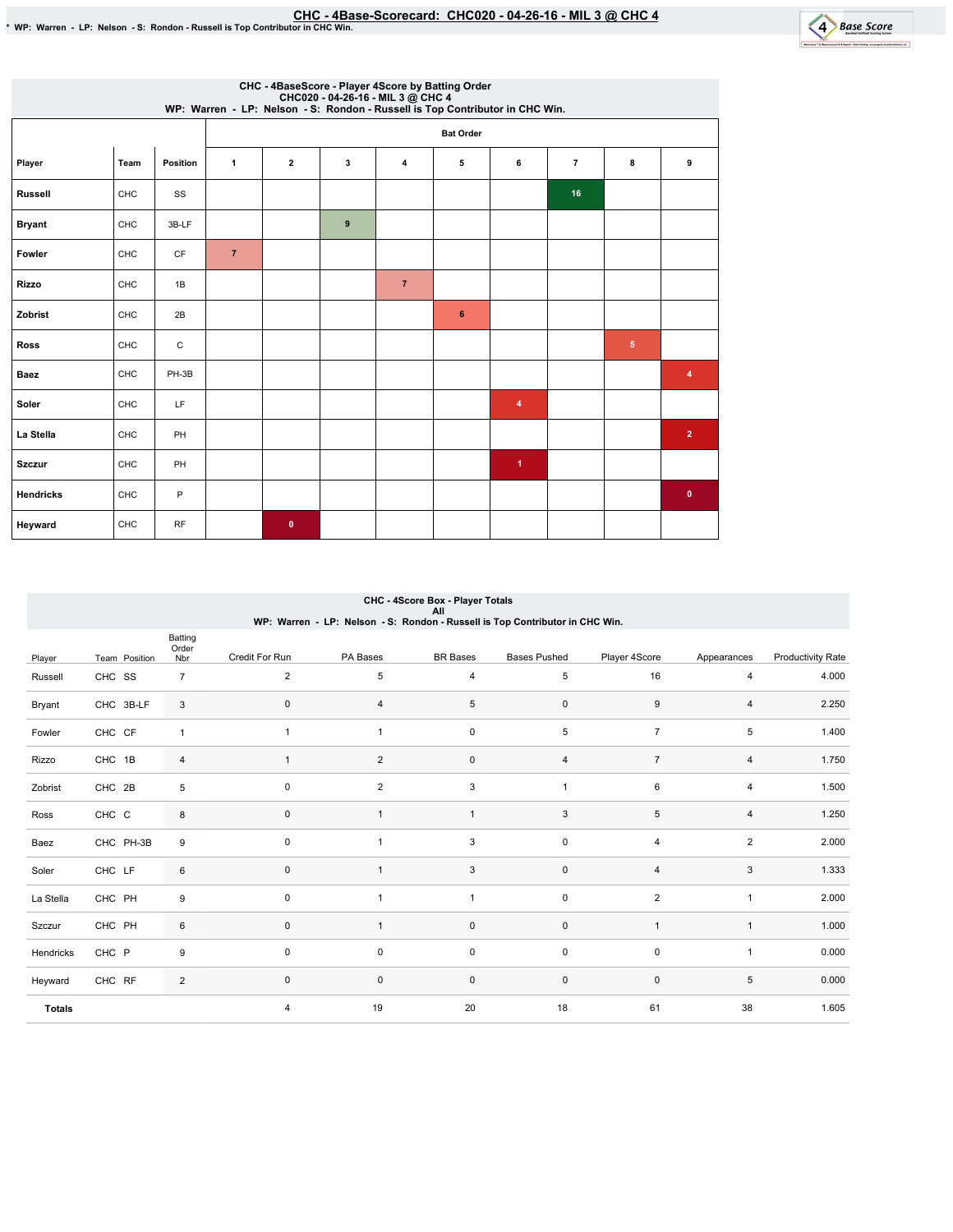### 4 Base Score Detail by Bat Order/Player Bat Order | Player | Inning | PlayText | LOBStatus Credit For Run PA Bases BR Bases Bases Pushed Player 4Score 0 0 0 0 0 0 01 K 03 6-3 0 0 0 0 0 0 1 Santana 06 6-3 0 0 0 0 0 0 08 K 0 0 0 0 0 0 **Player Totals**  $\overline{0}$   $\overline{0}$   $\overline{0}$   $\overline{0}$   $\overline{0}$   $\overline{0}$   $\overline{0}$ 01 4-3 0 0 0 0 0 0 03 4-3 0 0 0 0 0 0 2 Villar 06 1-3 0 0 0 0 0 0 08 4 0 0 0 0 0 0 **Player Totals**  $\begin{array}{ccc} \boxed{0} & \boxed{0} & \boxed{0} & \boxed{0} & \boxed{0} \end{array}$ 01 4-3 0 0 0 0 0 0 0 0 0 0 0 0 04 9 3 Lucroy 0 0 0 0 0 0 07 8 0 0 0 0 0 0 09 K **Player Totals**  $\overline{0}$   $\overline{0}$   $\overline{0}$   $\overline{0}$   $\overline{0}$   $\overline{0}$   $\overline{0}$ 02 | Walk 0 1 3 0 4 04 8.Single DP'd-4-6-3 0 0 1 0 1 4 Carter 07 K 0 0 0 0 0 0 09 5-3 0 0 0 0 0 0 **Player Totals**  $\boxed{0}$  2 3  $\boxed{0}$  5 02 8.Double Left on 3rd 0 2 1 2 5 04 **4-6-3-DP** 0 0 -1 -1 5 Nieuwenhuis 0 0 0 0 0 0 07 K 09 | 9.Single | Left on 1st 0 0 1 0 1 **Player Totals**  $\boxed{0}$   $\boxed{3}$   $\boxed{1}$   $\boxed{1}$   $\boxed{5}$ 02 7-SacFly ProdOut 1 0 0 1 2 0 0 0 0 0 0 05 K 6 Hill 08 | Walk +2ndWP 0 1 3 0 4 0 0 0 0 0 0 09 7 **Player Totals** 1 1 3 1 6 02 6-3 ProdOut 0 0 1 1 1 05 5-3 0 0 0 0 0 0 7 Flores 08 3U ProdOut  $0 \qquad 0 \qquad 0 \qquad 1 \qquad 1$ **Player Totals** 0 0 0 2 2 02 K 0 0 0 0 0 0 Rivera 05 1-3 0 0 0 0 0 0 8 **Player Totals** 0 0 0 0 0 08 | Walk 0 1 3 0 4 Walsh **Player Totals**  $\boxed{0}$  1  $\boxed{3}$   $\boxed{0}$  4 03 K 0 0 0 0 0 0 Nelson 0 0 0 0 0 0 06 K 9 **Player Totals**  $\overline{0}$   $\overline{0}$   $\overline{0}$   $\overline{0}$   $\overline{0}$   $\overline{0}$   $\overline{0}$ 08 9.Double Left on 2nd 2  $2$  0 4 8 Braun **Player Totals** 2 2 0 4 8 **Grand Total**  $\frac{3}{2}$  9 10 8 30

## MIL - 4Base-Scorecard: CHC020 - 04-26-16 - MIL 3 @ CHC 4

\* WP: Warren - LP: Nelson - S: Rondon - Russell is Top Contributor in CHC Win.